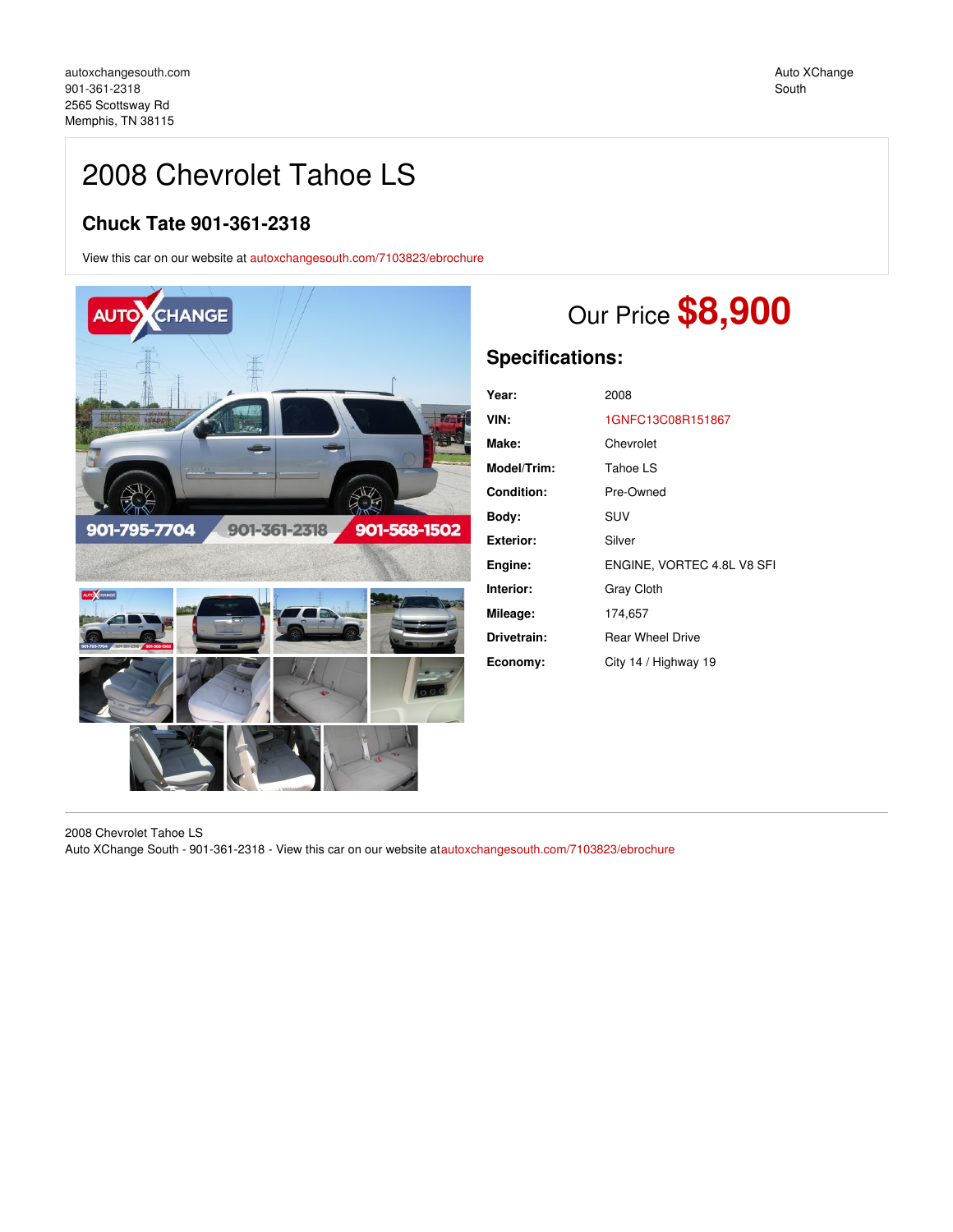



#### 2008 Chevrolet Tahoe LS

Auto XChange South - 901-361-2318 - View this car on our website at[autoxchangesouth.com/7103823/ebrochure](https://autoxchangesouth.com/vehicle/7103823/2008-chevrolet-tahoe-ls-memphis-tn-38115/7103823/ebrochure)

### **Installed Options**

#### **Interior**

- Air conditioning, dual-zone manual climate control with individual climate settings for driver and right-front passenger
- Air conditioning, rear auxiliary- Assist handles, front passenger and second row outboard
- Cruise control, electronic with set and resume speed Defogger, rear-window electric
- Door locks, power programmable with lockout protection
- Floor covering, color-keyed carpeting
- Floor mats, color-keyed carpeted first and second row, removable Headliner, cloth
- Heater, rear auxiliary with rear passenger heating ducts
- Instrumentation, analog with speedometer, odometer with trip odometer, fuel level, voltmeter, engine temperature, oil pressure and tachometer
- Lighting, interior with dome light, driver- and passenger-side door switch with delayed entry feature, cargo lights, door handle or Remote Keyless Entry-activated illuminated entry and map lights in front and second seat positions
- Mirror, inside rearview auto-dimming with 8-point compass and outside temperature display
- Power outlets, 3 auxiliary, 12-volt, includes 2 on the instrument panel and 1 in the cargo area
- Remote vehicle starter prep package, includes Remote Keyless Entry (Remote vehicle starter fob available through GM Accessories.)
- Seats, front 40/20/40 split-bench with Custom Cloth 3-passenger, includes (AG1) 6-way power driver seat adjuster, (AM1) driver manual lumbar control, driver and front passenger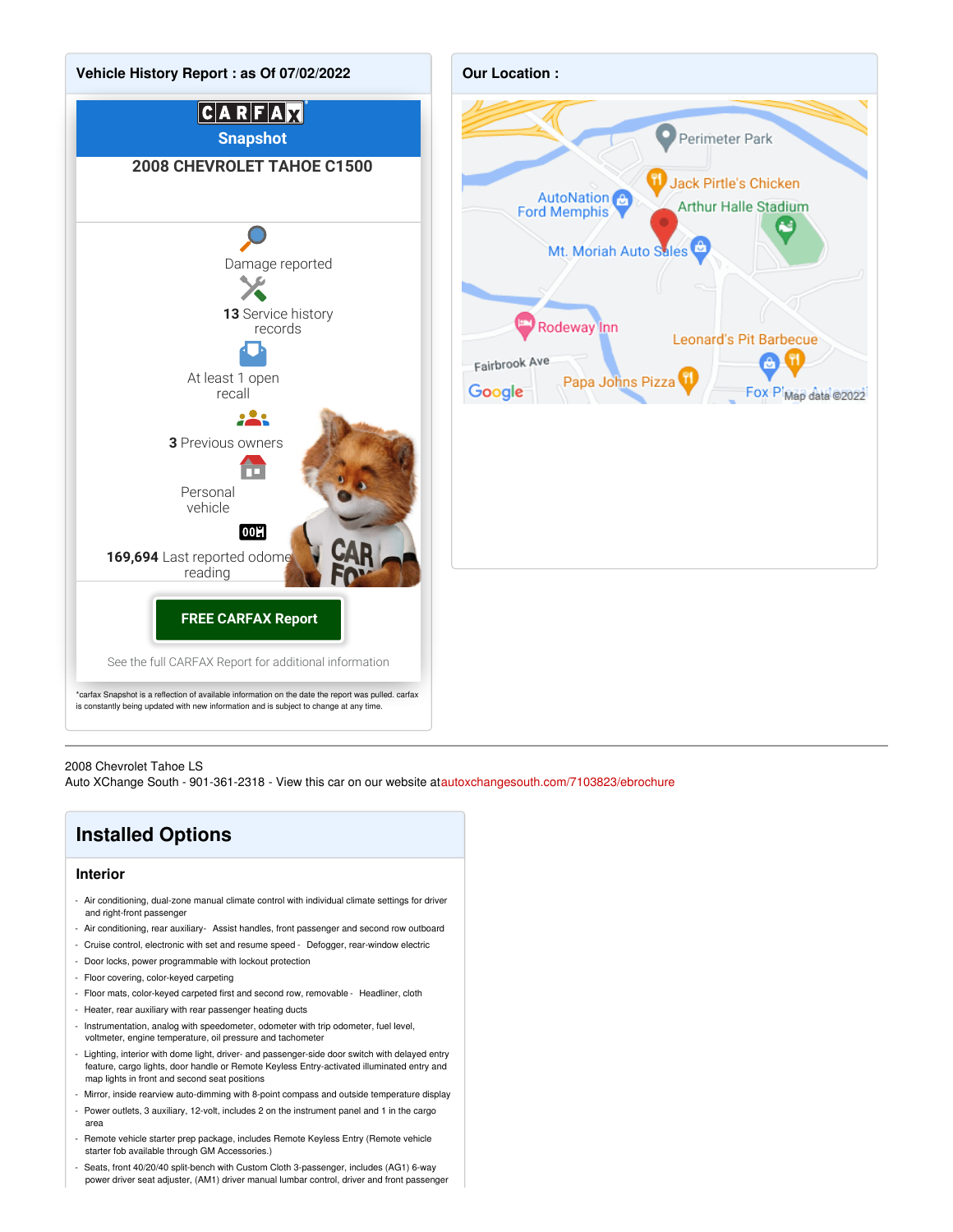manual reclining, center fold-down armrest with storage, lockable storage compartments in seat cushion (includes auxiliary power outlet), adjustable outboard head restraints and storage pockets

- Seats, second row 60/40 split-folding bench with, 3-passenger with center armrest
- Steering column, Tilt-Wheel, adjustable with brake/transmission shift interlock
- Steering wheel controls, mounted audio and cruise controls
- Steering wheel, leather-wrapped- Theft-deterrent system, vehicle, PASS-Key III
- Tire Pressure Monitoring System (does not apply to spare tire)
- Visors, driver and front passenger illuminated vanity mirrors, padded with cloth trim, extends on rod
- Warning tones, headlamp on, key-in-ignition, driver and right-front passenger safety belt unfasten and turn signal on
- Windows, power with driver Express-Down and lockout features

#### **Exterior**

- Assist steps, Black
- Body, liftgate with liftglass, rear door system with rear-window wiper/washer
- Daytime Running Lamps, with automatic exterior lamp control- Door handles, Black
- Fascia, front color-keyed- Fascia, rear color-keyed
- Glass, Solar-Ray deep-tinted (all windows except light-tinted glass on windshield and driver- and front passenger-side glass)
- Headlamps, dual halogen composite with automatic exterior lamp control and flash-to-pass feature
- Luggage rack side rails, roof-mounted, Black
- Mirrors, outside heated power-adjustable, manual-folding (Mirror caps are Black.)
- Moldings, color-keyed bodyside
- Tire carrier, lockable outside spare, winch-type mounted under frame at rear
- Tire, spare P265/70R17 (Upgradeable to (4JP) P265/70R17 on-/off-road, blackwall spare tire.)
- Tires, P265/70R17 all-season, blackwall- Wheel, 17" (43.2 cm) full-size, steel spare
- Wheels, 4 17" x 7.5" (43.2 cm x 19.1 cm) aluminum, 5-spoke with radial grooves
- Wiper, rear intermittent with washer

### **Safety**

- Air conditioning, dual-zone manual climate control with individual climate settings for driver and right-front passenger
- Air conditioning, rear auxiliary- Assist handles, front passenger and second row outboard
- Cruise control, electronic with set and resume speed Defogger, rear-window electric
- Door locks, power programmable with lockout protection
- Floor covering, color-keyed carpeting
- Floor mats, color-keyed carpeted first and second row, removable Headliner, cloth
- Heater, rear auxiliary with rear passenger heating ducts
- Instrumentation, analog with speedometer, odometer with trip odometer, fuel level, voltmeter, engine temperature, oil pressure and tachometer
- Lighting, interior with dome light, driver- and passenger-side door switch with delayed entry feature, cargo lights, door handle or Remote Keyless Entry-activated illuminated entry and map lights in front and second seat positions
- Mirror, inside rearview auto-dimming with 8-point compass and outside temperature display
- Power outlets, 3 auxiliary, 12-volt, includes 2 on the instrument panel and 1 in the cargo area
- Remote vehicle starter prep package, includes Remote Keyless Entry (Remote vehicle starter fob available through GM Accessories.)
- Seats, front 40/20/40 split-bench with Custom Cloth 3-passenger, includes (AG1) 6-way power driver seat adjuster, (AM1) driver manual lumbar control, driver and front passenger manual reclining, center fold-down armrest with storage, lockable storage compartments in seat cushion (includes auxiliary power outlet), adjustable outboard head restraints and storage pockets
- Seats, second row 60/40 split-folding bench with, 3-passenger with center armrest
- Steering column, Tilt-Wheel, adjustable with brake/transmission shift interlock
- Steering wheel controls, mounted audio and cruise controls
- Steering wheel, leather-wrapped- Theft-deterrent system, vehicle, PASS-Key III
- Tire Pressure Monitoring System (does not apply to spare tire)
- Visors, driver and front passenger illuminated vanity mirrors, padded with cloth trim, extends on rod
- Warning tones, headlamp on, key-in-ignition, driver and right-front passenger safety belt unfasten and turn signal on
- Windows, power with driver Express-Down and lockout features

### **Mechanical**

- Alternator, 160 amps
- Battery, heavy-duty 600 cold-cranking amps, maintenance-free with rundown protection and retained accessory power
- Engine, Vortec 4.8L V8 SFI (295 hp [220.0 kW] @ 5600 rpm, 305 lb-ft torque [411.8 N-m] @ 4800 rpm), iron block (Standard on 2WD models only. Not available on 4x4 models or with (NHT) Max Trailering Package.)